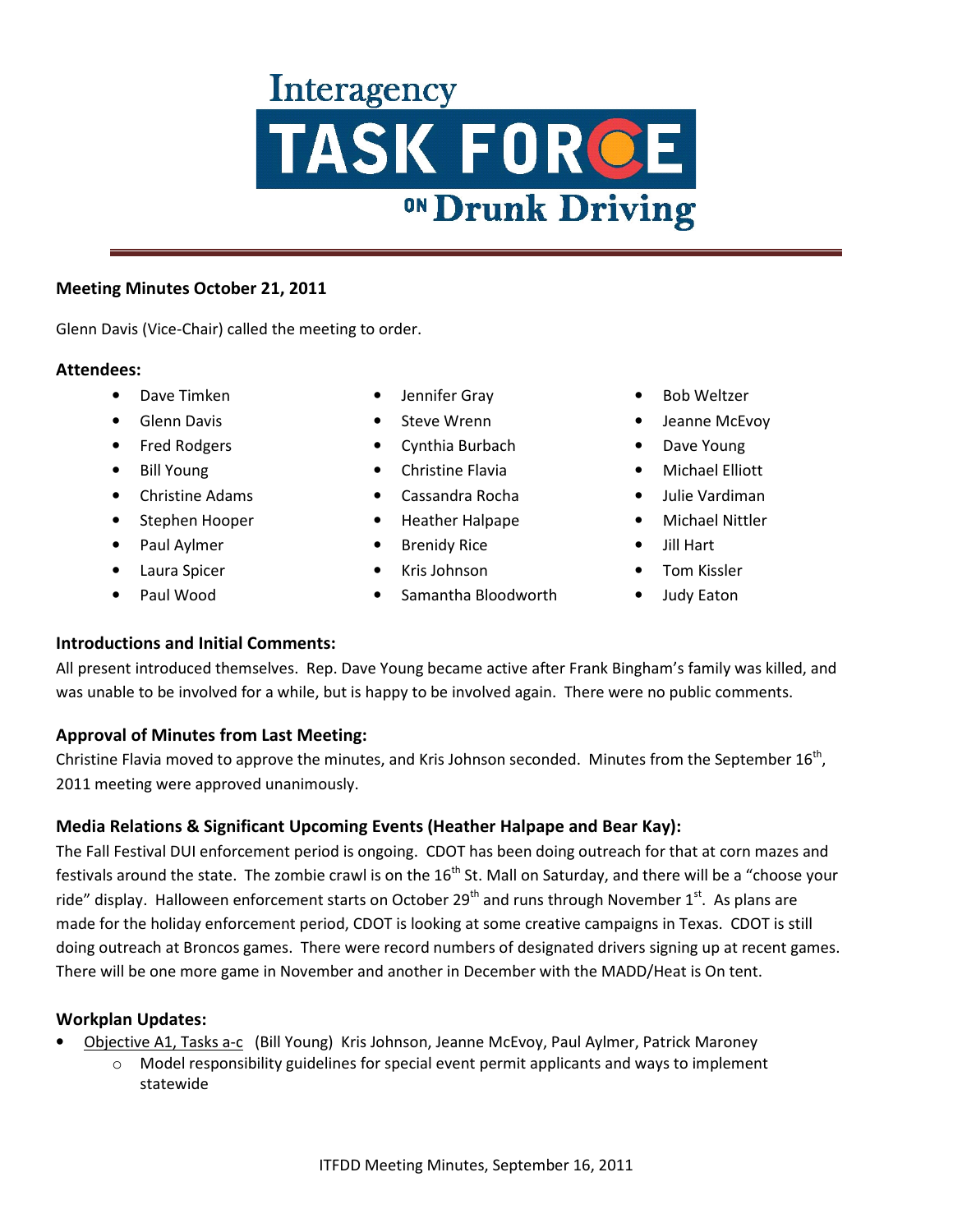

o Promotional piece that encourages independent retail owners to do server training, possibly distributed by all of the state's beer wholesalers

A1a: One challenge has been to get an assessment of who is doing best practices out of thousands of retailers. Wholesalers have been a source of some help. Steve Finley (Co. Beer Wholesalers Assn. reports a giant underage effort. Server training is the biggest thing to prevent drunk driving. Serve safe & TIPS (national chains may have their own) have trained over 14,000. Keeping someone from getting intoxicated is really their role (restaurants), so we don't want to underestimate server training importance. Designated driver programs are pretty standard, but nothing "over the top" is going on now. Server training is going to be held up as a thing we need to do more to encourage. CO Rockies go beyond the training with concessionaires to recognize and know what to do with intoxicated fans. Broncos, Avalanche & Nuggets have done it in past. Encourage doing it on an annual basis. Team trainings at non-professional events (college) are still needed. The NCAA views team training as the #1 solution for preventing drunk driving. The NCAA team training is helping security people identify alcohol coming into stadiums. There are a number of things that retail accounts participate in on a regular basis. (Tipsy taxis,etc.) Responsible retailing associations are developing their own guiding principles. DOR's responsible vendor program is doing good things, and we need to bolster it. There are also good things from suppliers.

A1c: We have just begun to dig in to this area. Server training – how do we encourage more? Responsible retailer associations – how do we get more going? Colorado beer wholesalers have a touch point to every liquor licensee in the state. We need to put the information in a form that they will look at when it hits their counter. We've got retail associations that we can use to disseminate information.

A1b: We have lots of training going on – how do we encourage more? Oregon Liquor Commission reported last week on the fact that they are doing a study (secret shopper type) where actors are going in to watch servers serve people. They are going to video & observe use of those skills that they've learned in training. Do we need to define "visibly intoxicated"? This study will dig in on that debate.

Another issue that this group wants to study is the number of DUI arrests after special events (special permit licenses). Kris Johnson's group (Summit County Prevention Alliance) is working on a set of responsible guidelines for events / local ordinances requiring a responsibility plan before permit is issued. The forms have a column for the liquor board to recommend things and another to show follow-up on the recommendations. This could be replicated to all Liquor Licensing Authorities around state for special events. There is also a survey for event attendees (with incentive like free food at the event) to see if they noticed rules, extra security, a beer garden, etc. Officials in municipalities can use this as a resource to add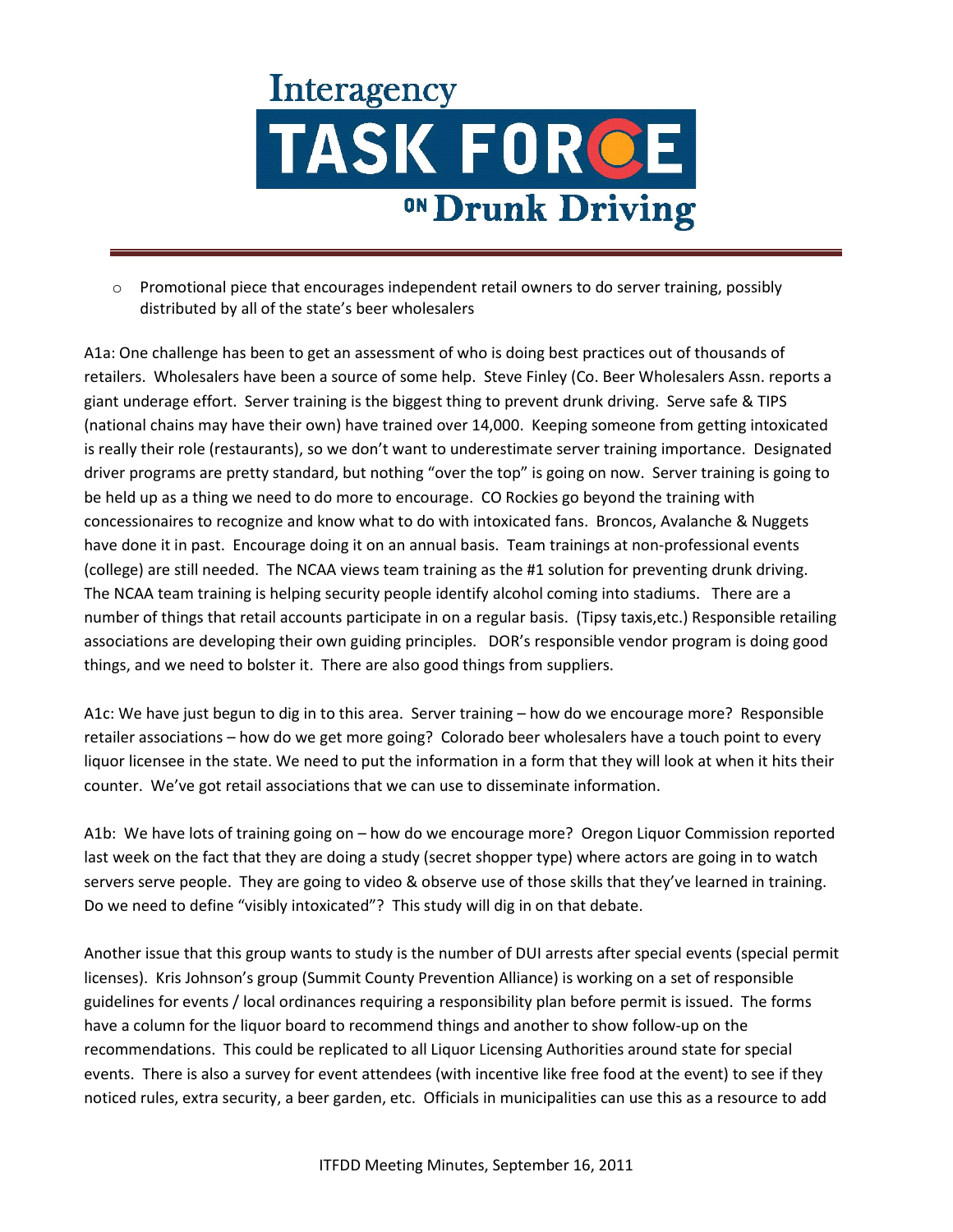to their efforts. Replicating these local efforts will show local event planners that this is coming from a local group, and they can solve their own problems without a State group coming down on them. There is some frustration with a lack of consistency between special permit holders and restaurants/retailers.

We would like to develop a social norming piece that tells businesses what's going on and encourages them to access server training. Jeanne McEvoy reminded the group that a lot of special event permits are small, so maybe there could be a "mini-model" for really small ones. Kris Johnson responded that the smaller groups are the basis for using the term "staff," because they can't necessarily employ security. These are recommendations only, not requirements. When liquor boards hand this stuff out, the event planners will realize that they're going to have to keep going to this board and it will be good to comply/cooperate. Discussion ensued about the challenges of planning for events (especially small ones) when the permit process may be delayed until right before the event.

Jeanne McEvoy mentioned that mixed martial arts events have an absolute need to hear this. The majority usually have alcohol (usually beer) served at events. Colorado has more shows than any other state.

### • Recodification of Interlock Law (Steve Hooper)

Thanks for endorsing the recodification effort - Rep. Dave Young has agreed to sponsor. Drafter Michael Door is assigned. Judge Casias & Abe Hutt are involved. The effort is to make it easier to understand. Title may include "clarify," but it should be relatively non-controversial bill. This should ends up making for a more facile law and much more accurate interpretation. If anyone is interested in being involved in the redraft, please let Steve know. The law was written in 2000, and this is needed because it's been "tinkered with" so many times. Judge Rodgers added that new judges always ask "where is the reference?" and it is a little hard to find it. He would be happy to help. Steve Wrenn added that we may need to look at the criminal sanctions related to evading the requirement. The certified DMV history could be improved, but we also need to outline the scope of the requirement in a way that is useable in court and not subject to hearsay rules. It is easier when it is a condition of probation because that is signed. Bill Young asked if judges are open to non-traditional education from the industry. Judge Rodgers stated that the Century Council materials are accepted & used regularly by the National Judicial Council. There will always be some cynicism, but they are recognized and have a large acceptance. Alcohol Monitoring Systems and SmartStart have also done trainings with national groups. Titles 18, 42, 16 could be affected by a recodification, but right now, the DUI statute is very convoluted.

Discussion continued around requirements, situations where offenders do not own cars, monitoring drivers rather than cars, etc. New Mexico and South Dakota are each working toward a version of an enhanced "24/7" monitoring program and the potential for using SCRAM or interlock samples for real-time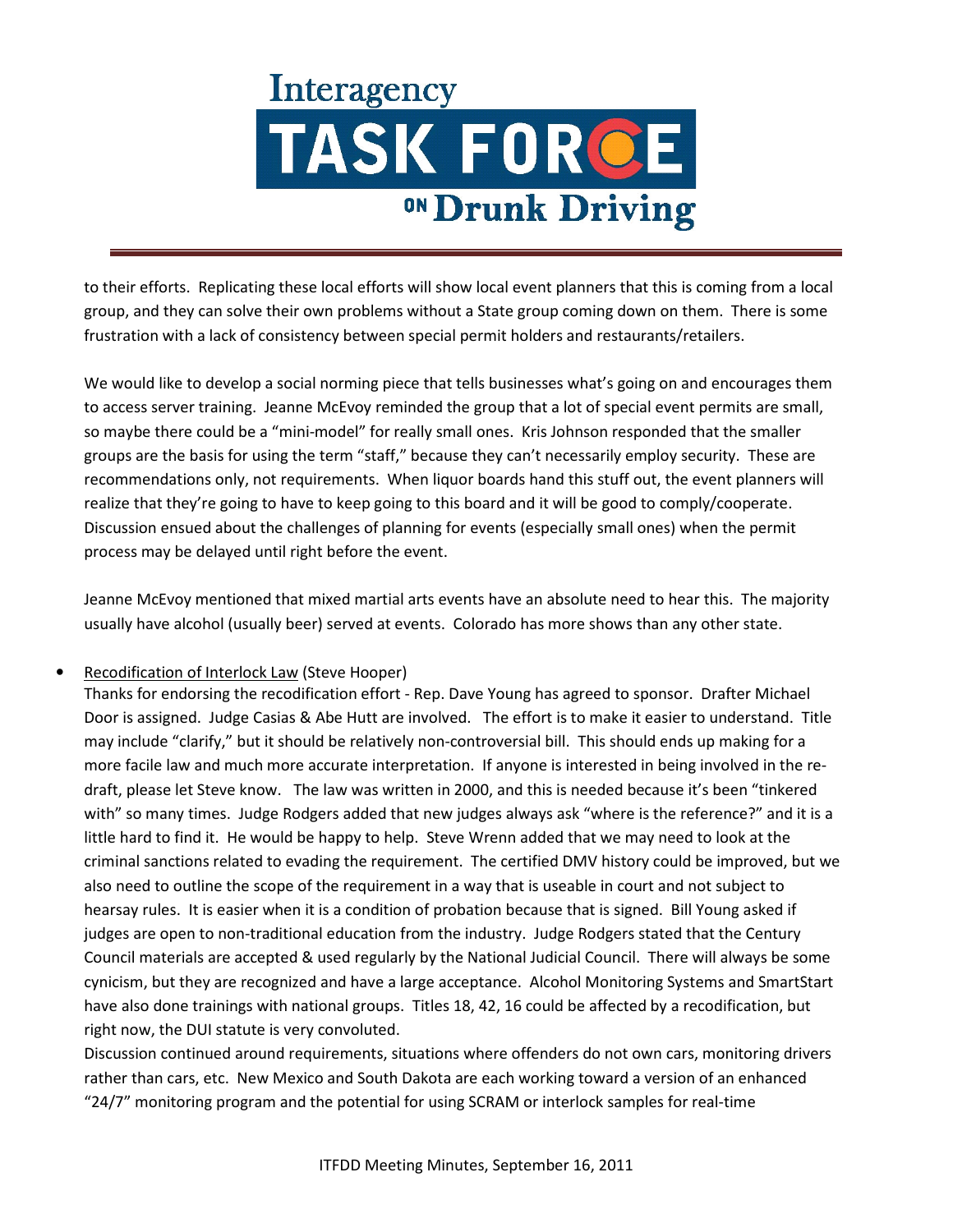transmissions. Costs of the programs are being handled differently in different places. Although it is sometimes a huge burden on the offender, they were already supporting the habit. Christine Flavia reminded the group that we have to look at the long-term recidivism rather than just for the short-term.

Glenn – people will be looking into motorcycle interlock soon. Steve Hooper said that this is problematic because it is:

 Not an effective interruption, Not good being out in elements, Not easy to hear/see signals that would trigger sample, and there are Lots of complicated things going on in motorcycle driving.

The law says every motor vehicle. At first, the vendors said it wasn't possible, but now that's changed.

- Discussion of refusals (Chief Ticer postponed to November) South Dakota has no refusal issues, and they don't have to deal with intoxilyzers since everyone has to do a blood test. Steve Hooper brought up the subject of getting warrants to require testing, and cautioned against using administrative revocations for refusals because it could be counter-productive once there is no more coercive effect.
- NoDUIColorado website update (Christine Flavia)

The website should be ready for November. Christine updated the group on the PDD social norms campaigns. DBH is finishing up its campaign at Western State that launched with truth fairy and is launching a campaign at CSU Pueblo. She just got [preliminary data on 454 surveys](http://www.coloradodot.info/programs/alcohol-and-impaired-driving/task-force-documents/2011-documents/Corona%20Insights%20CSU%20Pueblo%20Report%20for%20PDD%202011%2010%2015.pdf) (8.7%), and students beliefs seemed to be different than reality:

Students believed that they drank 9 drinks/week. Reality was 4.5 drinks/week.

Other students driving after drinking – believed 35% / reality was 18%.

Information related to marijuana use also showed a difference:

perception believed 13% had Medical Marijuana card / reality was 3%

perception was that 48% use marijuana / 27% is reality

72% indicated that marijuana use had a slight or significant impact on the ability to drive, 15% indicated that it has no impact, and 13% believed that it has a positive impact.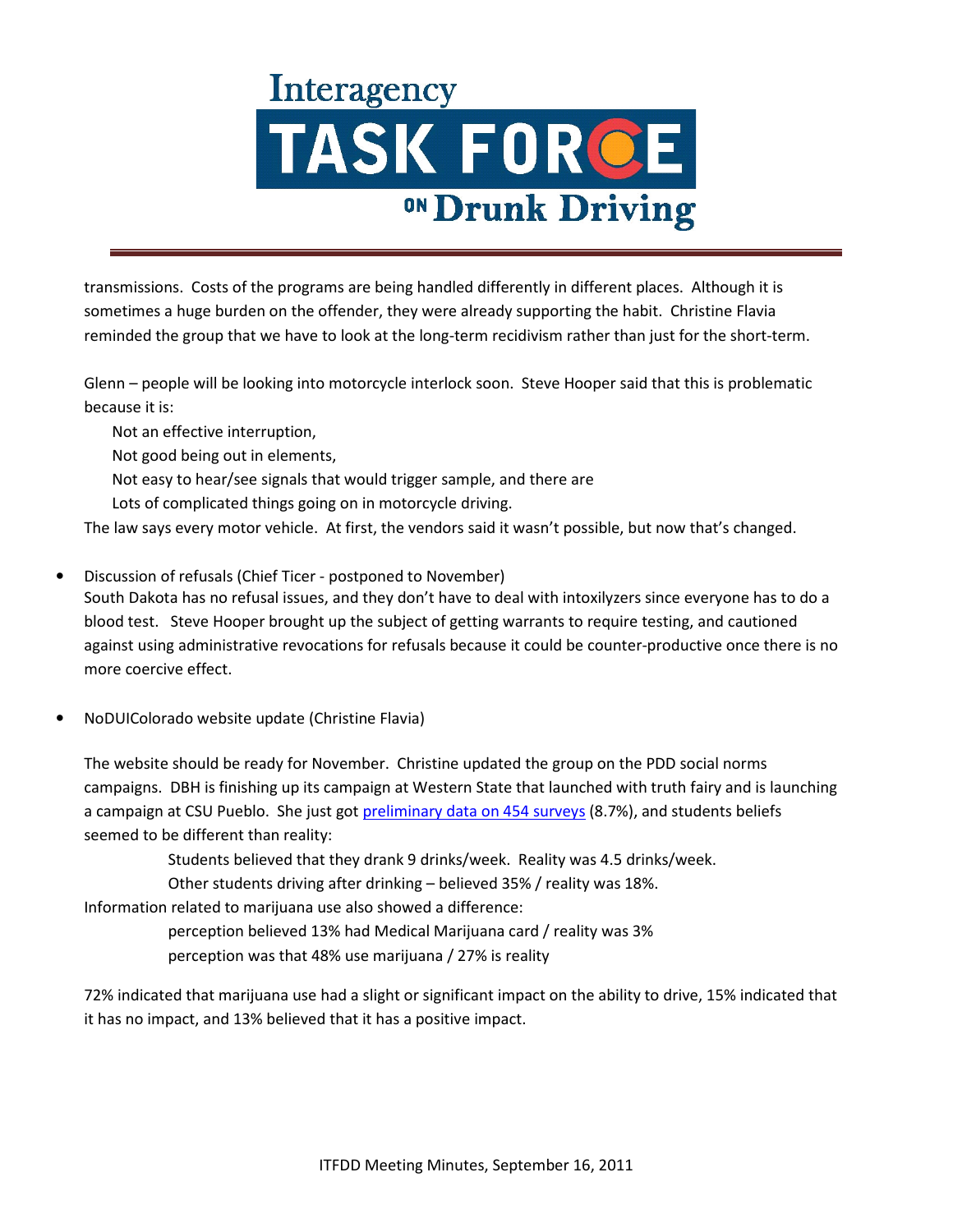

### **Planning for Annual Report (Jill Hart):**

Format will be similar to last year. Dedication page could be moved to the inside of the front cover rather than on the outside of the back cover.

Members who were responsible for individual sections of the work plan or the report will need to update the language. Please have updates to Jill Hart by 11/11/11.

- o Glenn Davis will update SFST/ARIDE/DRE section.
- o Christine Flavia (with significant help) will update Marijuana Per Se section.
- $\circ$  Steve Hooper will add a section on restructuring the ignition interlock law.

Jeanne McEvoy strongly suggested a one-page Executive Summary. While the first page may have served that purpose, it should be titled as such.

Every member organization should have the electronic copy for its website. We could request that Legislative Council send the file directly to all Legislators, and we should send it directly to the Judiciary Committee (and perhaps the TLRC). It was also suggested that the ITFDD could create a Facebook page and/or host an event. The ITFDD could also request to make a presentation to the committees during the first two weeks of the session.

A suggestion was also made that the ITFDD find an intern to work on communication throughout the year and especially during this reporting season. The Secretary's duties also need to be clarified in relation to communications.

CDOT and CSP will work on the statistics for the report. Anyone with photos to include should also send them to Jill Hart soon.

Members indicated that they did not want paper copies for their distribution.

#### **Membership:**

It was asked that Chief Wolfinbarger reach out to the "Under 24" member since we have not had any representation for several months.

#### **Lightning Round Updates:**

Glenn – CDOT finally got its federal 410 funds on October  $12^{th}$ , a month past its expected date. They are working to get it programmed as quickly as possible. An officer in Thornton was working a speed event and was hit by drunk/drugged driver. CDOT's thoughts are with Joe. CSPD has a \$250K checkpoint van that may be available for other law enforcement agencies as it is not going to do any more checkpoints.